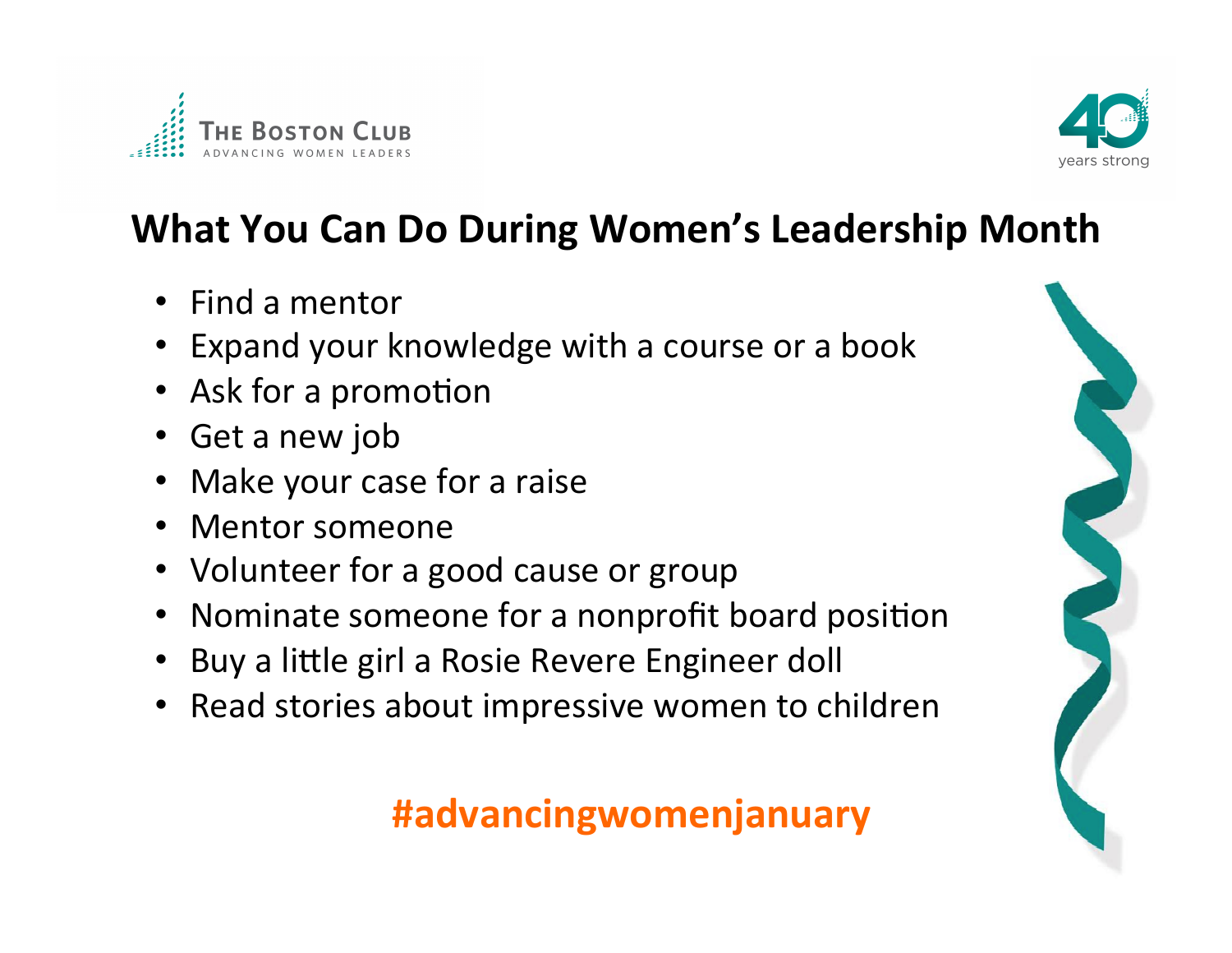



## **What You Can Do During Women's Leadership Month**

- Bring a junior woman in your office to an important meeting
- Speak publicly on a significant topic
- Update your resume / LinkedIn profile
- Ask for feedback from your boss
- Nominate a woman for a leadership award
- Form learning partnerships that become mentoring opportunities
- Invite junior women in your office to a networking event
- Share posts on women's leadership on social media
- Encourage a friend to ask for a raise

### **#advancingwomenjanuary**